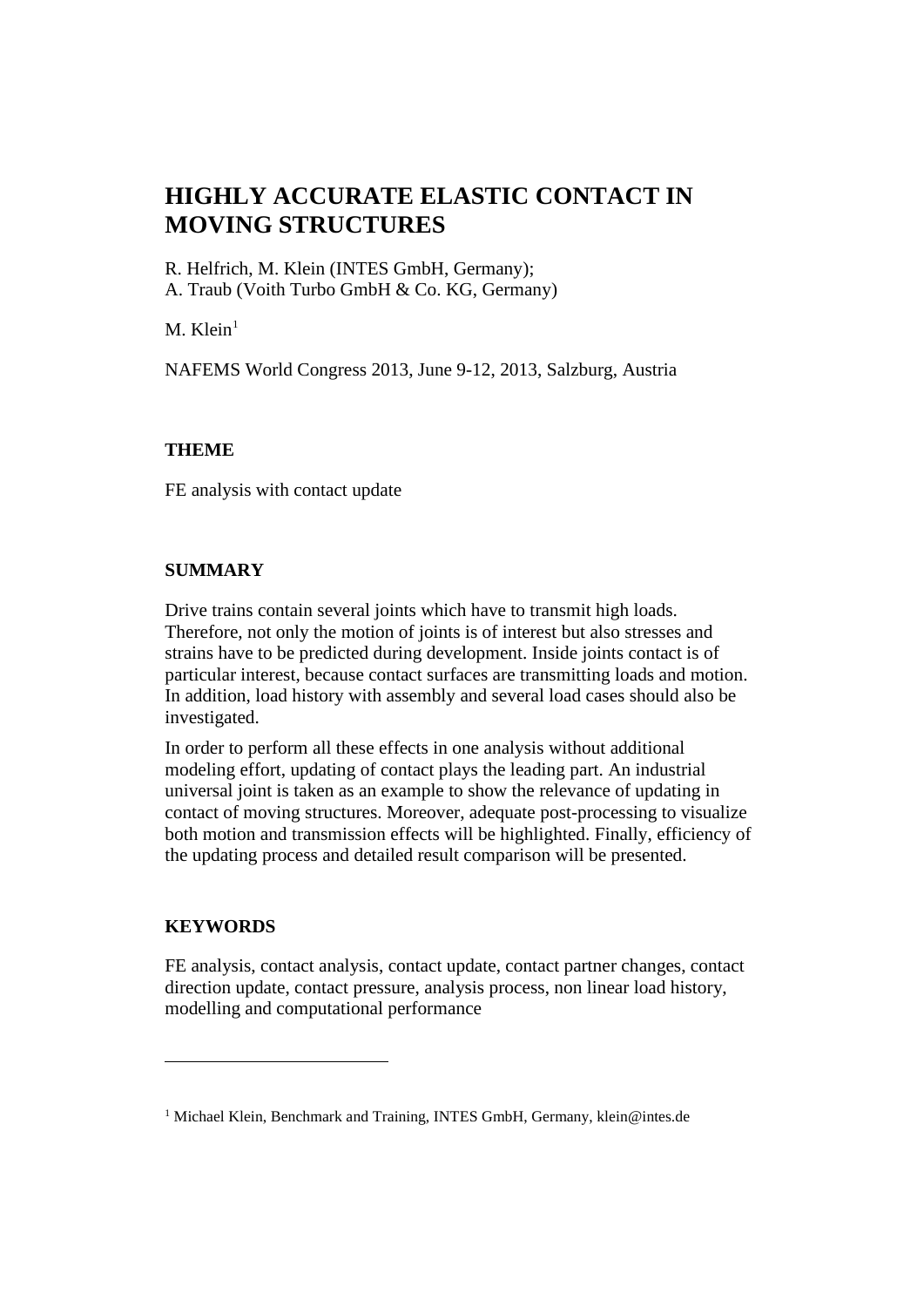## **1: Introduction**

In the virtual development of structures based on FE analysis the combination of efficient high accurate contact analysis with contact update is strongly needed. This method promises more accurate results without additional modelling effort.

During the past 20 years the FE based contact analysis was established in the industry to analyze the behaviour of assemblies with several parts. These parts are connected in many assemblies by contact. The special feature of contact never transmits tensile forces but can transmit unlimited compressive forces between two bodies. For detailed analysis of the contact behaviour also algorithms for the evaluation of frictional forces are implemented.

The stresses and strains of flexible parts are of major interest to improve the part performance. During taking contact into account and checking of stresses and strains in more detail, the models also become finer. From this follows, that the number of unknowns increases. The two boosters behind the model enlargement are the higher accuracy of finer meshes [1] and the less human resources that are needed for automatic meshing. In the past a lot of human working time was spent to create special geometry adaption for FE analysis and for meshing with special emphasis to reduce the number of degree of freedom (DOF) for universal joint models (see Figure 1).



**Figure 1: Universal joint shaft model from 1995 [2].**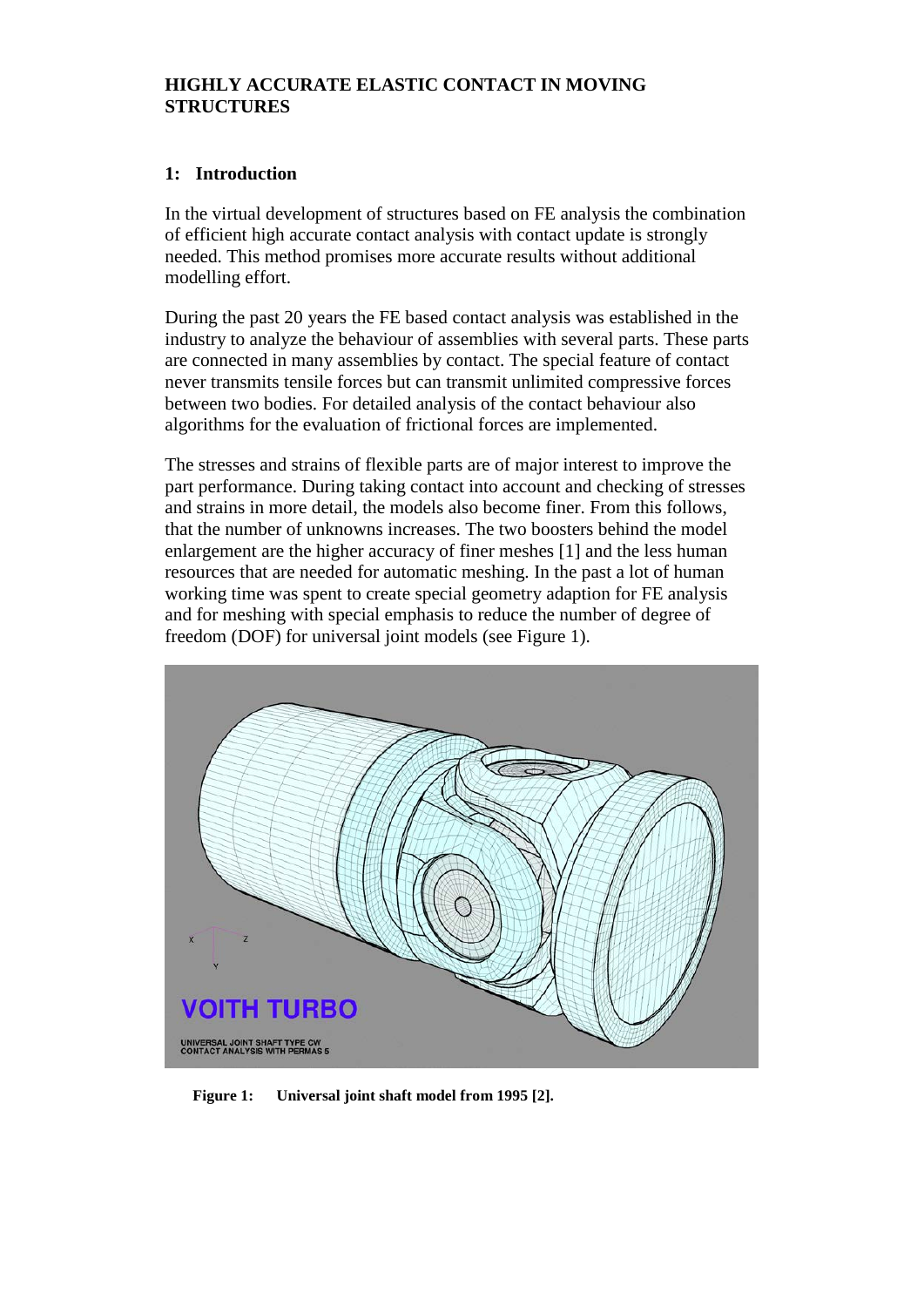Today the original CAD geometry and automatic meshing in combination with manual meshing is used for universal joint [2]. Only with usage of the incompatible coupling feature this results in drastically reduced human working time to create a mesh (see figure 2).



**Figure 2: Current universal joint shaft model.**

The quality of the results depends on the fine mesh and on the accuracy of the contact algorithms. The next step to raise the quality of the results is from the static analysis based on only one given configuration of the assembly to an investigation of the assembly of the different configurations during rotation. For the universal joint shaft the relative position between the journal cross and the yoke changes.

The precondition for this kind of analysis is to deliver the results in the same high quality as for an assembly in one single position. From this it follows that the FE analysis software has to be extended with this capability.

In the following sections a new solution based on the existing flexibility method for contact in PERMAS will be shown. For the example of an universal joint shaft the basic kinematics, the process of the FE analysis with contact update and comparison of the results are demonstrated.

# **2: Contact Analysis with Contact Partner Update**

Several methods of solution schemas for the numerical treatment of contact boundary conditions have been developed in the past, e.g. Lagrangian parameters, penalty functions or staggered u/p iterations [3, 4]. PERMAS uses a slightly modified flexibility method which exactly simulates the discontinuity of the contact area. Furthermore, the method shows an excellent efficiency [5].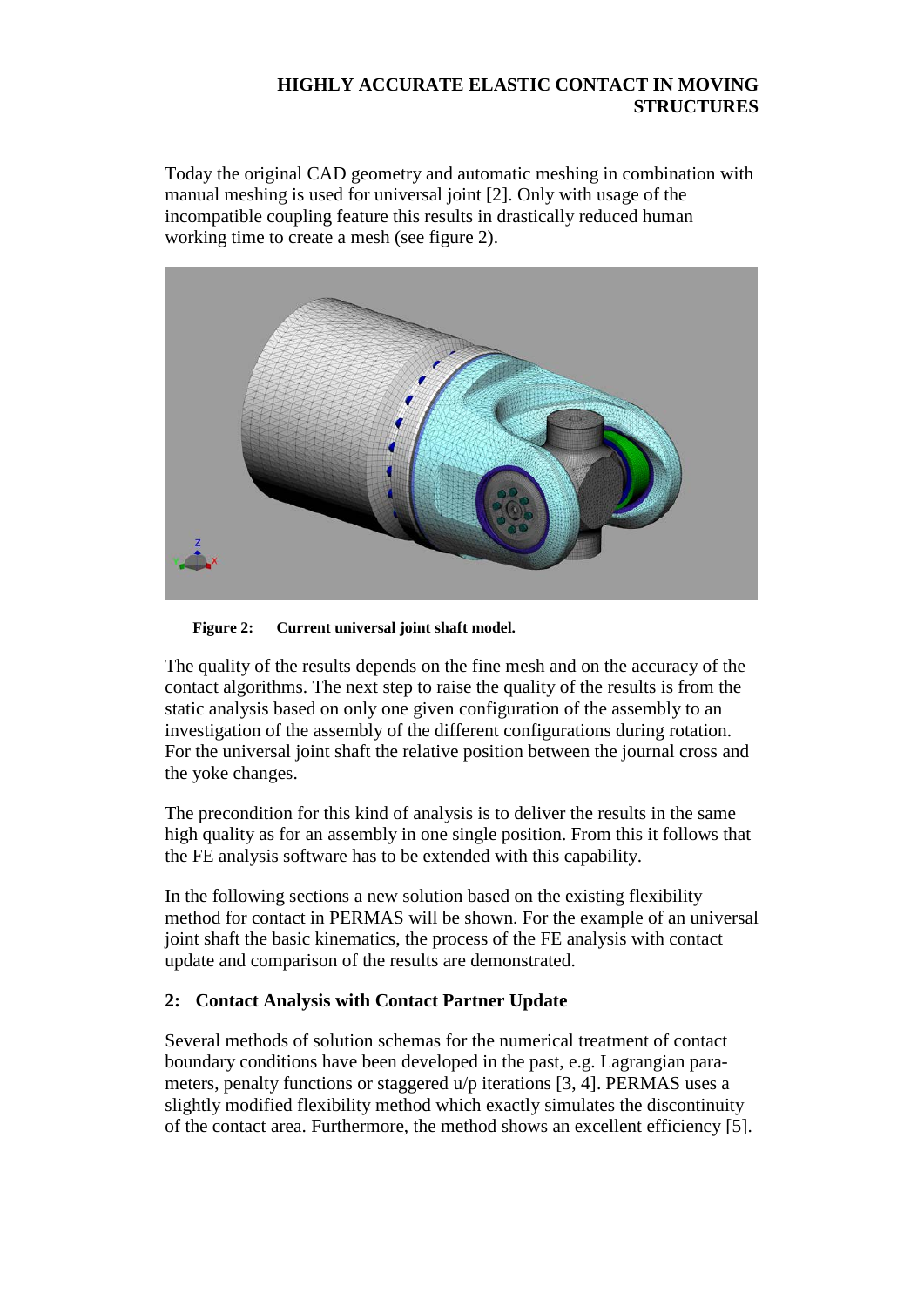

**Figure 3: Flexibility method in PERMAS [6].**

Figure 3 shows the complete algorithm for a linear static analysis of several load steps with contact. Starting with the global stiffness matrix *K* and the applied forces  $\mathbf{R}_e$  a linear-elastic solution  $\mathbf{r}_l$  is calculated in a first step without consideration of the contact boundary conditions. This solution is then transformed to a significantly smaller system which contains only the relative displacements of the potential areas of contact. A condensed flexibility matrix *F* is then built for the contact system. During subsequent iterations the contact is closed or opened at all potential locations, respectively, until penetration is compensated by reaction forces and a state of equilibrium is reached. Finally the contact forces are transformed back into the original displacement coordinate system and the global displacements are corrected by the relative displacements of the contact zones.

Part of the classic flexibility method is the calculation of contact partner and contact normal direction from the original undeformed state. Figure 4 presents in the upper part a two dimensional example for an undeformed configuration. Contact is defined between two nodes of an element and the smoothed surface as contact partner. Nadir points, the points on the surface with the shortest distance in normal direction of the surface, are computed once at beginning, before the time consuming solution process starts. Any solution based on this configuration is correct for small relative displacements *ri*, only.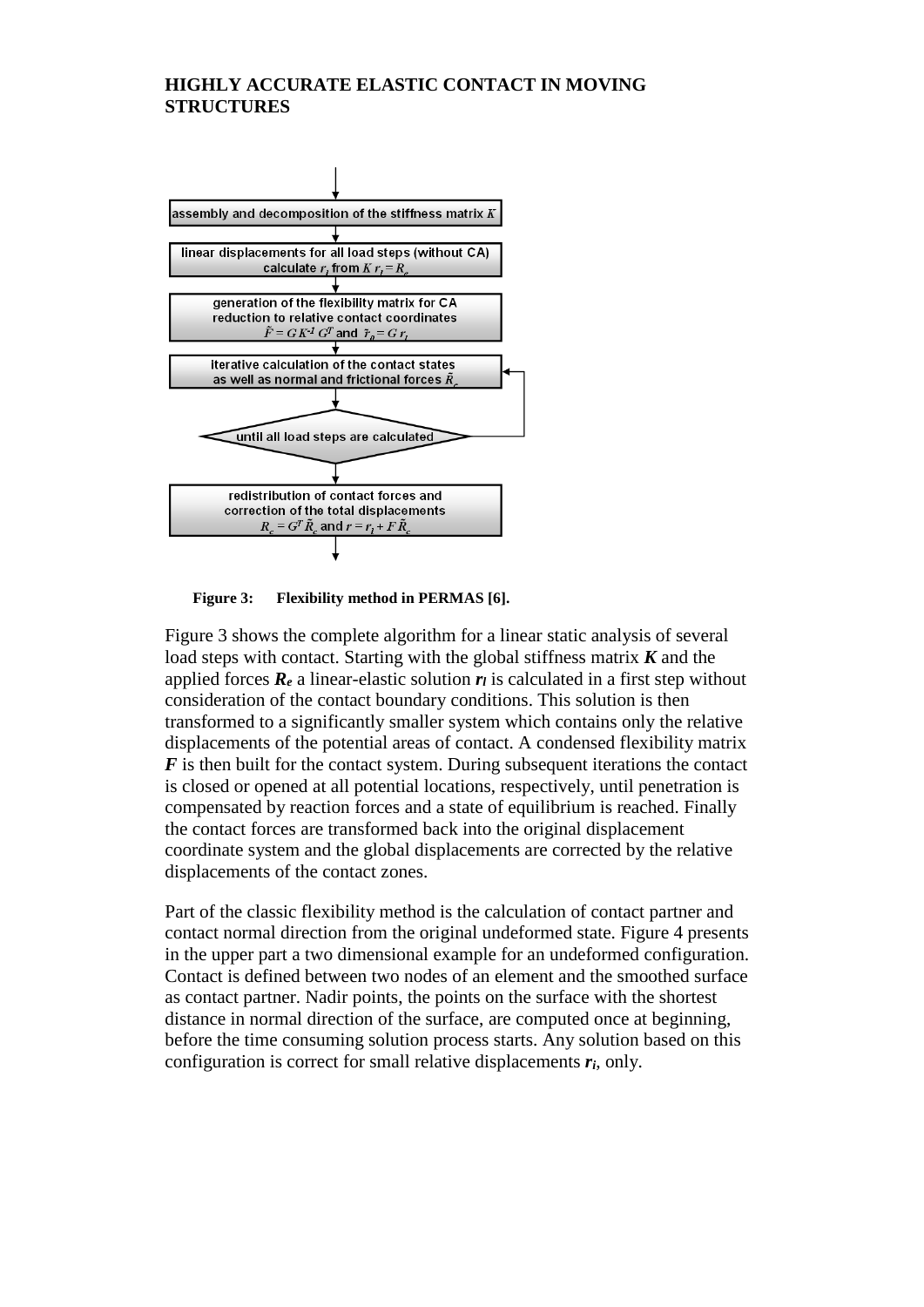The lower picture of figure 4 shows the loaded configuration with respect to the initial contact geometry of the contact partner for a relative displacement *ri* that is too big for the assumption of small relative displacements.



**Figure 4: Undeformed contact geometry and load [7].**

Here, neither the normal direction nor the location of nadir points matches the deformed configuration anymore. In the given example the deformed configuration is represented by the yellow element and the light blue continuous line for the surface. The inaccurate initial assumptions lead to a considerable penetration with contact forces in wrong directions at the wrong location. Also, the pairs of contact normal forces have the same value and opposite direction, this is correctly solved. But they are no longer in-line.

Figure 5 shows one single iteration of the contact update with two major steps. In the upper picture the configuration is based on the first displacement result with respect to the initial contact geometry. Then all nadir points and the normal direction for the contact of the nodes on the surface are updated according to this first intermediate result. After that the displacements and contact are recalculated with respect to the new contact geometry. In the picture the new configuration is represented by the light red element and the little bit darker continues blue line. The old surface keeps the same colour and is now dashed. In this step the difference in the contact normal directions between this new configuration and the configuration of the step before is much smaller.

This demonstrates the convergence of the contact geometry update. In general the updates are done until a convergence criteria is fulfilled or the maximum number of allowed contact update steps is reached. The convergence rate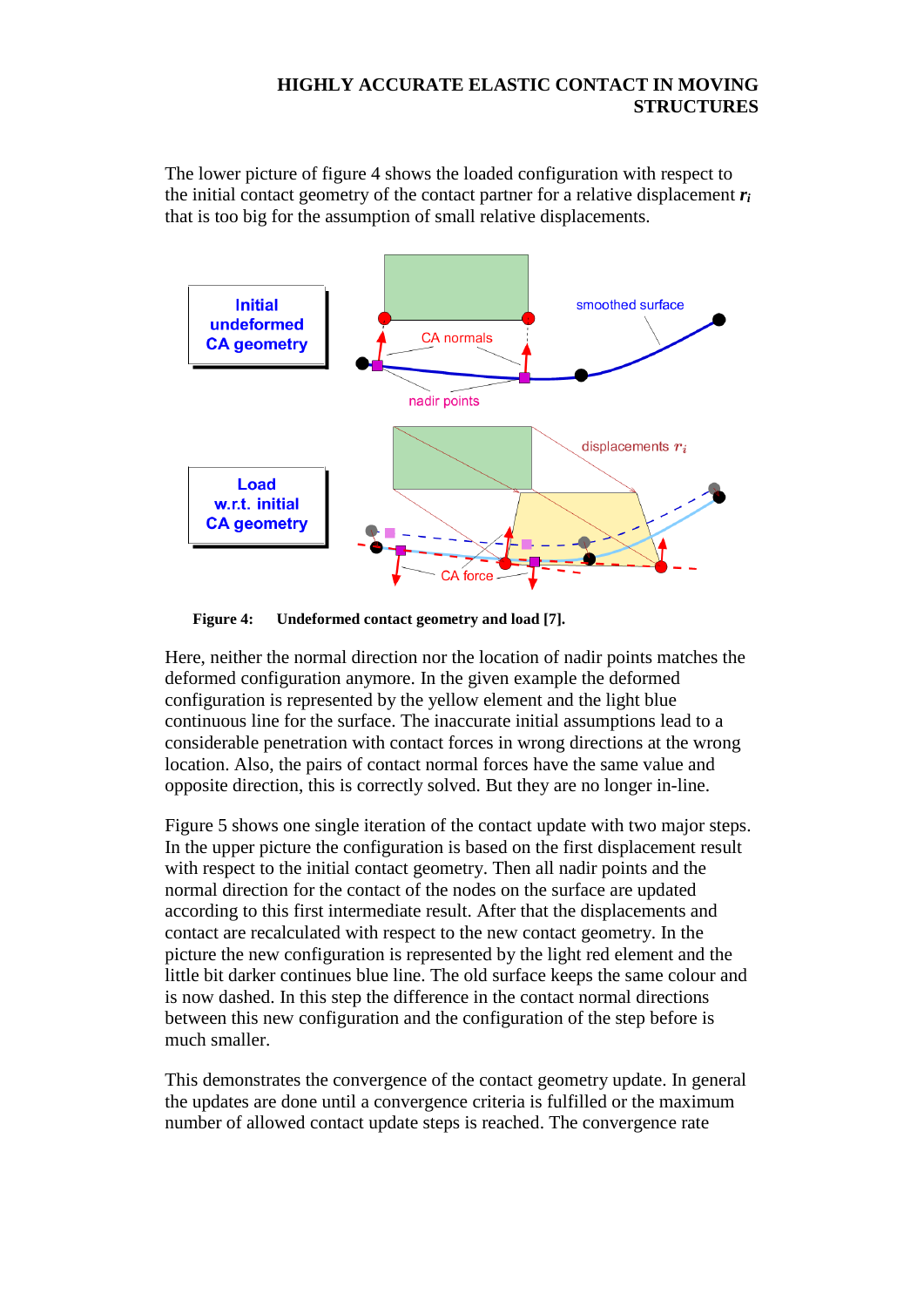depends on the geometry of the surface, especially on changes of the normal direction, and on the load.



**Figure 5: Contact geometry update and load [7].**

This process doesn't exclude the other features of FE analysis in PERMAS. Contact geometry update is possible in combination with:

- Friction (isotropic and anisotropic),
- Non linear load history for process definition,
- Non linear geometry and
- Non linear material.

With contact update a relative movement of parts in an assembly is allowed and the high accuracy of FE analysis with contact is fully kept. In combination with the flexibility method of PERMAS drastic algorithmic advantages appear, because for linear static analysis with small displacements the stiffness matrix can be reused and only the smaller flexibility matrix has to be updated and solved several times until the contact geometry update has converged.

# **3: Load and Kinematics of Universal Joints**

As introduction for the example the main kinematic effects and the loads of the universal joint are summarized here. The task of a shaft is to transmit high torque. But, if a deflection angle or a parallel offset is required, universal joints are needed. Universal joints are used only in pairs, because of the kinematics.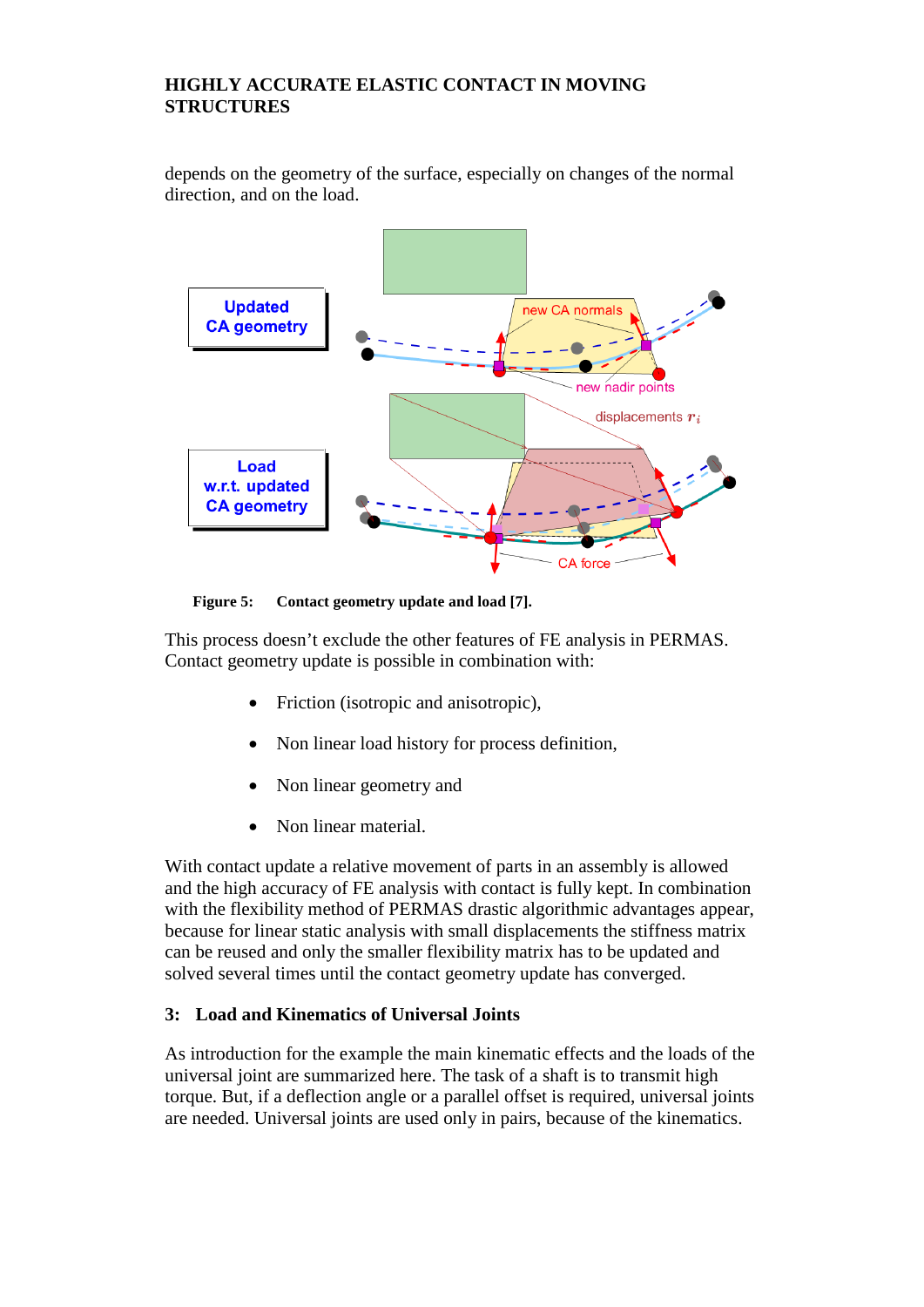

Technical terms for the explanation of the kinematics are defined in figure 6.

**Figure 6: Name definitions for universal joint [8].**

With a deflection angle  $\beta > 0^\circ$  the rotation speed of input and output shaft is no longer the same. Only at four singular points during one full rotation the speed is the same. If the input shaft  $W_1$  is rotated with a constant angular velocity  $\omega_1$ , the angular velocity  $\omega_2$  of the output shaft W<sub>2</sub> has a sinus characteristic. Hence the angles of rotation are also different. This difference is known as the differential angle  $\varphi = \alpha_1 - \alpha_2$ . The differential angle has sinus characteristics, too.



**Figure 7: Movement relation between input and output shaft [8].**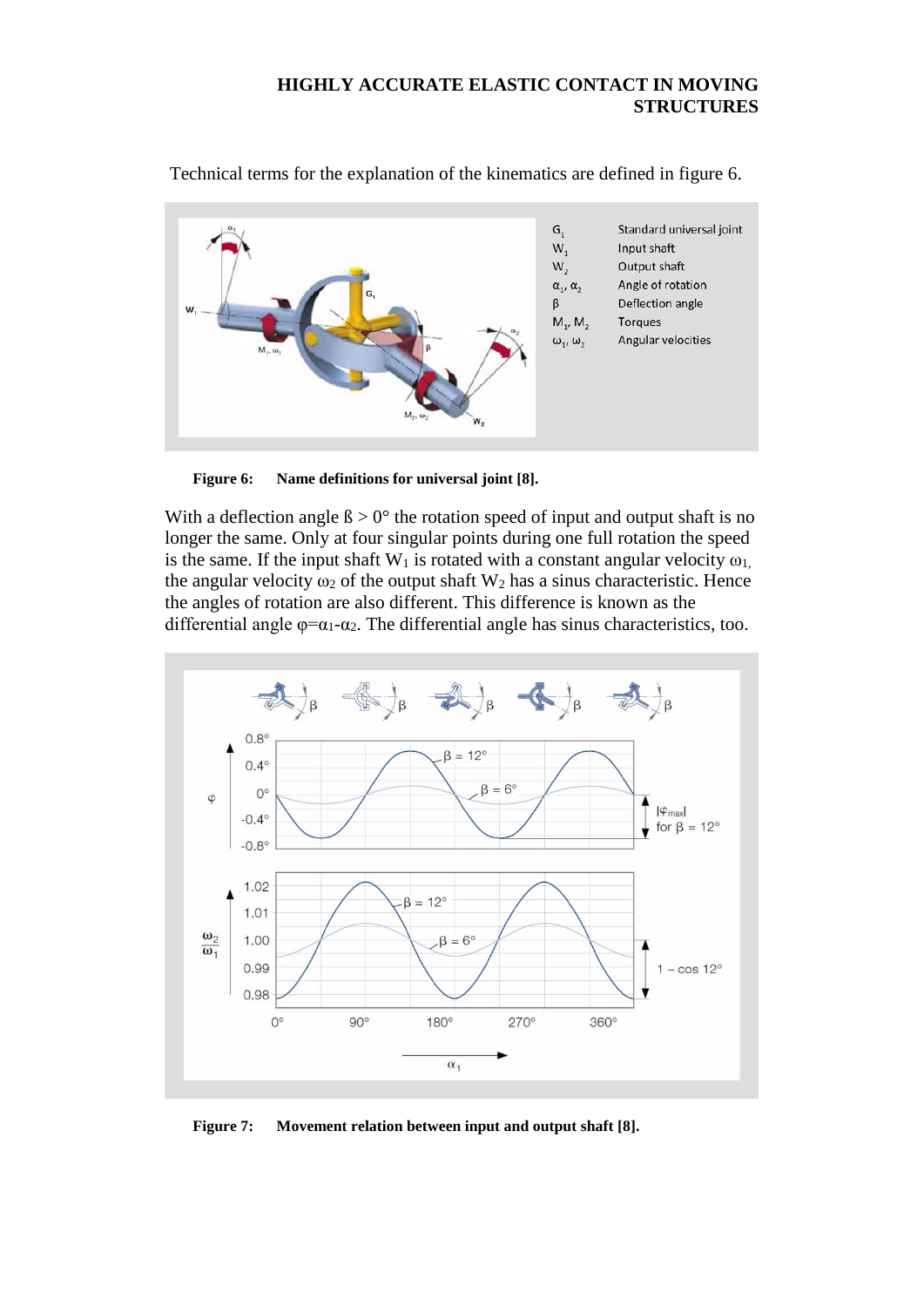Differential angle change and difference between two angular velocities are shown for a full rotation of 360° in figure 7. This so called gimbal error has to be taken into consideration for the analysis of universal joints. For a deflection angle of 0° one single static analysis contains all strain and stress distributions during operation. But for all deflection angles  $\beta > 0^{\circ}$  the strain and stress distribution changes during one rotation. The size of the differential angle φ and the difference between the angular velocities grows with the deflection angle.

All effects of the deflection angle are described here until now only quasistatic, only based on the geometry and without taking into account the amount of the angular velocity. But the real angular velocity has to be taken into account, because the size of angular acceleration and of angular deceleration depends in addition on the velocity. Thus the amount of variation in torque during one rotation depends on the angular velocity.



**Figure 8: Extrema of the additional bending moment Mz.**

Additional bending moment occurs from the deflection of the torque in the joint. This bending moment also has a sinus characteristic during one rotation of the shaft and acts as additional load for the shaft (see figure 8).

# **4: Example: Universal Joint Shaft**

For the FE analysis in PERMAS with contact update an industrial universal joint shaft FE model from Voith Turbo GmbH & Co. KG is used. The characteristic of the model is as follows:

| $\bullet$ | Nodes                    | 1,168,947                      |
|-----------|--------------------------|--------------------------------|
|           | $\bullet$ Elements       | 954,884                        |
|           | • Multipoint Constraints | 23,603                         |
|           | $\bullet$ No.of.DOFs     | 3,332,339                      |
|           | • Contact DOFs           | 49,141 (in 53 contact regions) |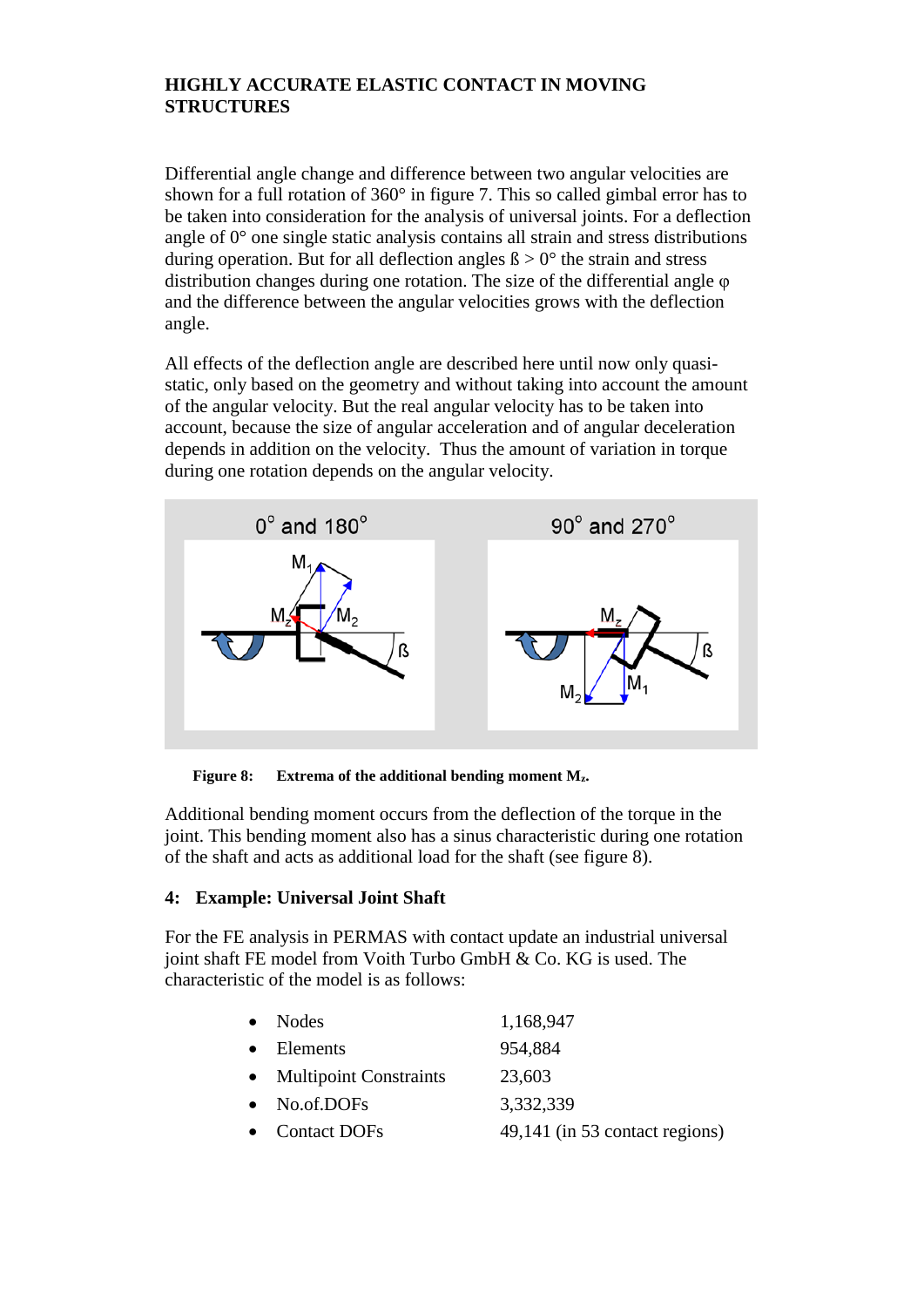In figure 2 the model is presented with element edges. State of the art static analysis with high accuracy contact and pretension of two different groups of bolts as two assembly steps is established for this kind of model since several years. As boundary conditions the shaft has realistic displacement constraints and the torque is applied at the free boundaries of the journal cross. In figure 9, 10 and 11 the reference results are pictured. All results are scaled by confidentiality reasons to values between zero and one.



**Figure 9: Reference v. Mises stress distribution: complete model, yoke and journal cross.**

Important high stress areas are mainly at the outside of the yoke in the transition from the bores to the more solid flange area. There are considerable differences between the more tension and more compression loaded sides. High stresses appear at the journal cross in the area between the cylindrical connection regions and especially in the transition to the cylindrical areas.



**Figure 10: Reference contact pressure: yoke and journal cross.**

Contact pressure, figure 10, clearly shows the high loaded areas. Edge pressure and distribution inside the bore of the yoke are very characteristic. Also the cylindrical contact area of the journal cross has contact pressure distribution that is expected from the torque load. Both parts of this figure have the same colour scale.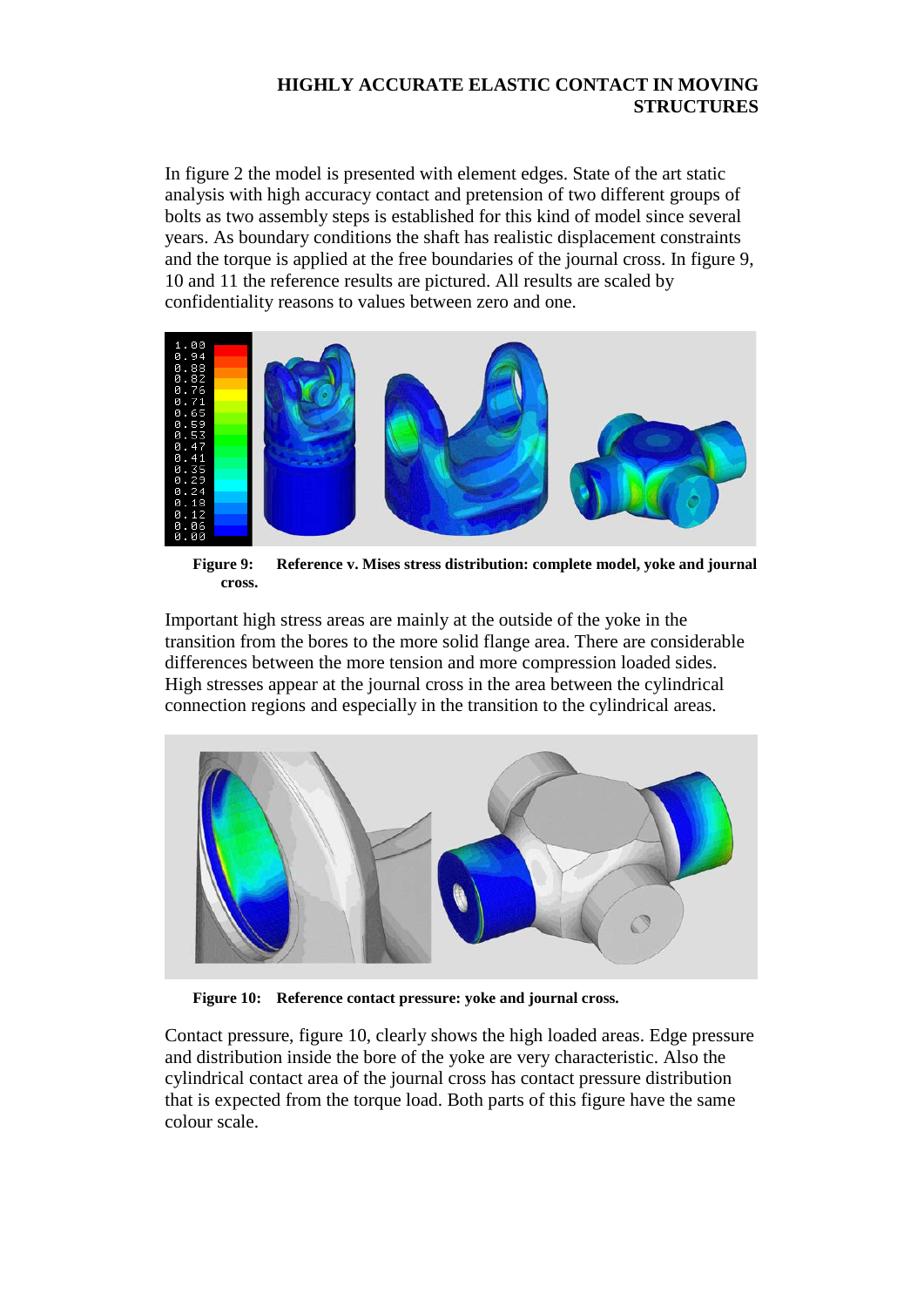Normal contact forces, figure 11, prove this behaviour. They give a visual feedback of the direction, but the forces must be analysed carefully, because their size is discretization dependent. The support of the journal cross in axial direction becomes apparent.



**Figure 11: Reference contact normal force: yoke and journal cross.**

The next step of improvement for the FE analysis is to add the movement of structures to the high accurate contact analysis. For the universal joint the movement is rotation of the shaft. With a rotation of 180° the complete spectrum of conditions is covered. The exact and correct analysis of the rotation is only possible with contact update.

The same assembly steps as in the reference analysis are done at the beginning of the analysis with contact update. Figure 12 shows the nonlinear load history for the complete process with assembly, torque load, pretension and rotation of the shaft. The rotation is added as additional time steps in the artificial time space from 3 to 5. Analysis angle steps of 3° are used to check all intermediate configurations.



**Figure 12:** Nonlinear load history for universal joint shaft with 180<sup>0</sup> rotation.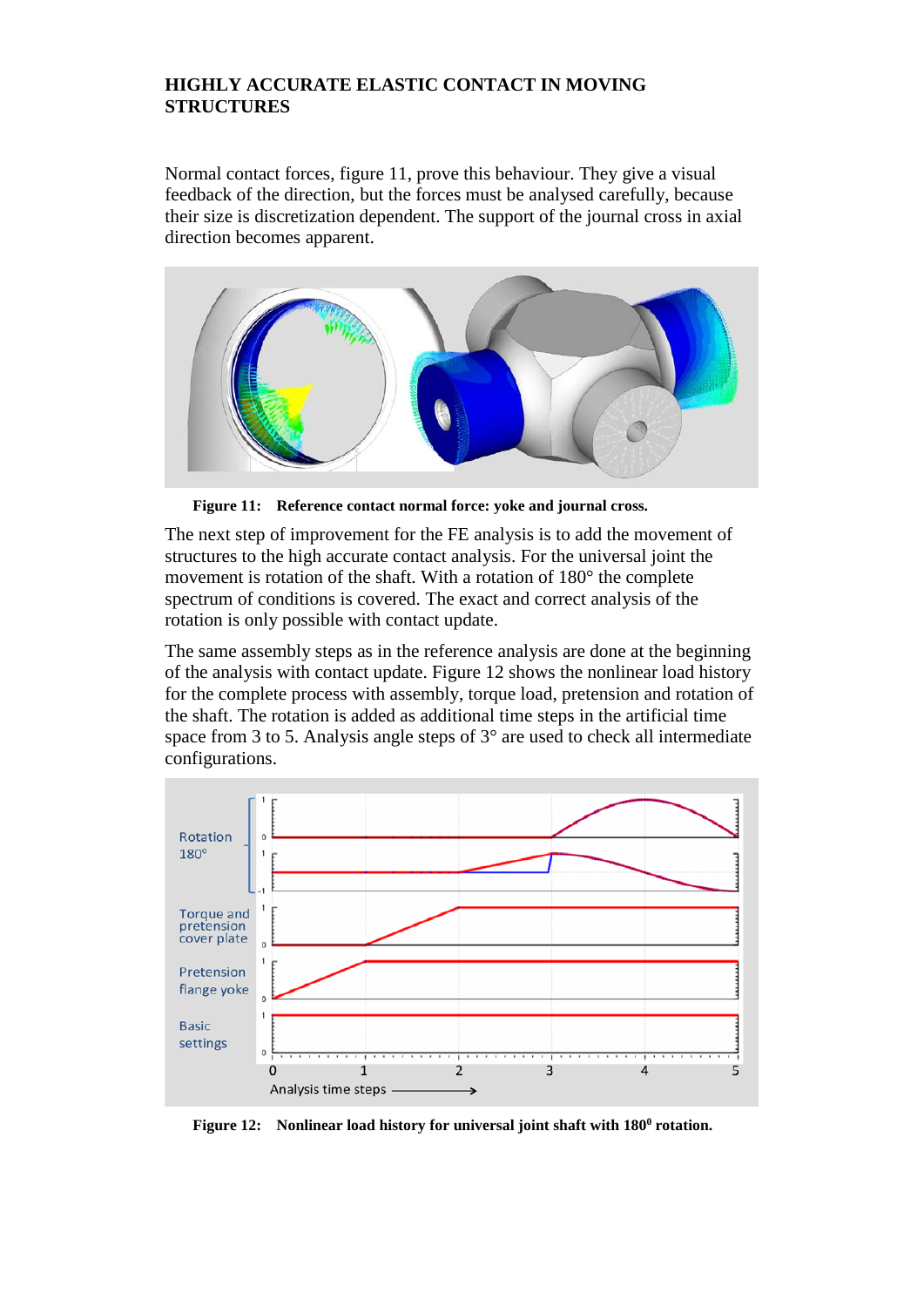

**Figure 13: Universal Joint Shaft (transparent) and journal cross with deflection angle ß=10° in five positions 0°, 45°, 90°, 135° and 180°.**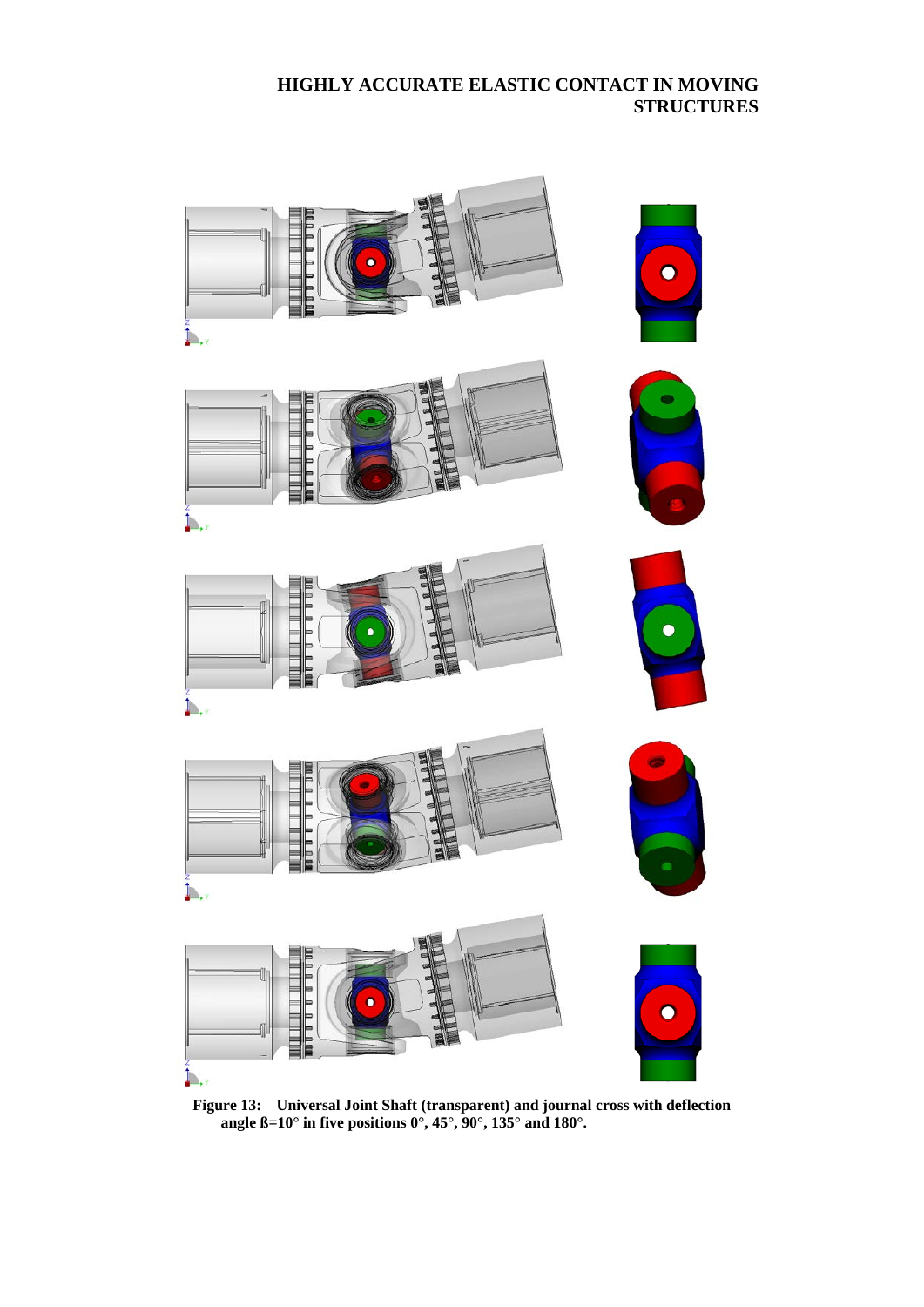Between independent single analysis of several positions and the here described process with contact update there are several considerable differences. Analysis with contact update has the following advantages:

- One model for the complete analysis of several positions,
- Assembly process has to be calculated only once at the beginning (like in reality),
- Correct non linear load path,
- Influence from former position to next position,
- Friction effects from rotation process and
- Elastic-plastic deformations can be investigated meaningful only with rotation process.

As explained in the section about the kinematics of universal joint shaft, the rotation changes the load conditions, if the deflection angle ß is greater than 0°.

For the given universal joint the maximum allowed deflection angle is  $\beta = 10^{\circ}$ . Hence, this is used for the analysis, because the maximum deflection angle changes the conditions during the rotation most.

Figure 13 shows the different positions of the journal cross during 180° rotation in 45° steps. The deflection angle is constant during the rotation and fixed to 10°. A journal cross is connected to two shafts. Both connections are marked with different colours (connection to the left in green, to the right in red). Both coloured parts rotate on their own circular path, but the circular paths, that the green and the red part describe, are, according to their shafts, inclined by 10°. For the analysis the yoke and shaft connected to the green areas are replaced by a rigid element. With the rigid element the results can easy be compared with the reference solution and the efficiency of the analysis is very high.

For the detailed analysis of the results relative results are shown in the figures 14 to 16. All changes are depicted with reference to the static result that is without rotation and without deflection angle. Again the results are scaled to values between zero and one.



**Figure 14: Change of v. Mises stress in yoke, 30°, 60° and 90° rotation.**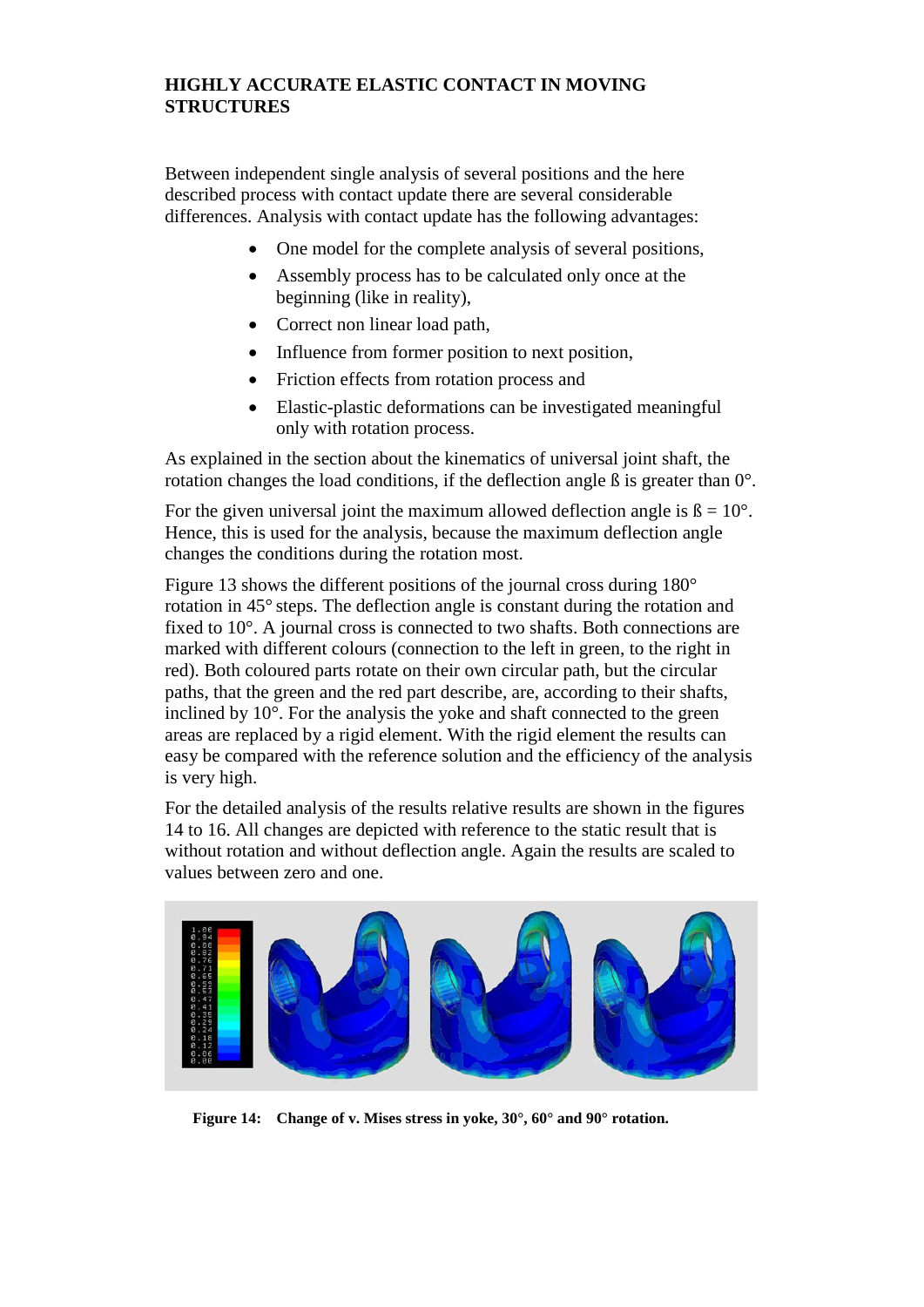The change in v. Mises stress of the yoke gives information about variations in stresses during the rotation (see figure 14 and 15). Considerable changes of stress are at the inside of the top of the yoke, on the outside at the transition from the bore to the flange and at the flange in the region of the bolts with pretension to the shaft. The difference also grows from 30° to 90°, because 90° is the position where the journal cross reaches the maximum 10° deflection angle.



**Figure 15: Change of contact force in journal cross, 30°, 60° and 90° rotation.**



**Figure 16: Change of contact pressure in bore of yoke, 30°, 60° and 90° rotation.**

In addition the contact behaviour inside the bore of the yoke is in of interest. Contact force and contact pressure show both considerable growing during the rotation. For scalar values, like contact pressure, also negative values appear in regions with relief. Here a different colour table is used. The reason for the variations is the change of contact partner in the contacts between bore, bushing, roller bearing and journal cross.

The results demonstrate that considerable variations in geometric relations between parts are covered by contact update. The complete elastic model without any simplification and thus with the full accuracy from FE analysis results can be used.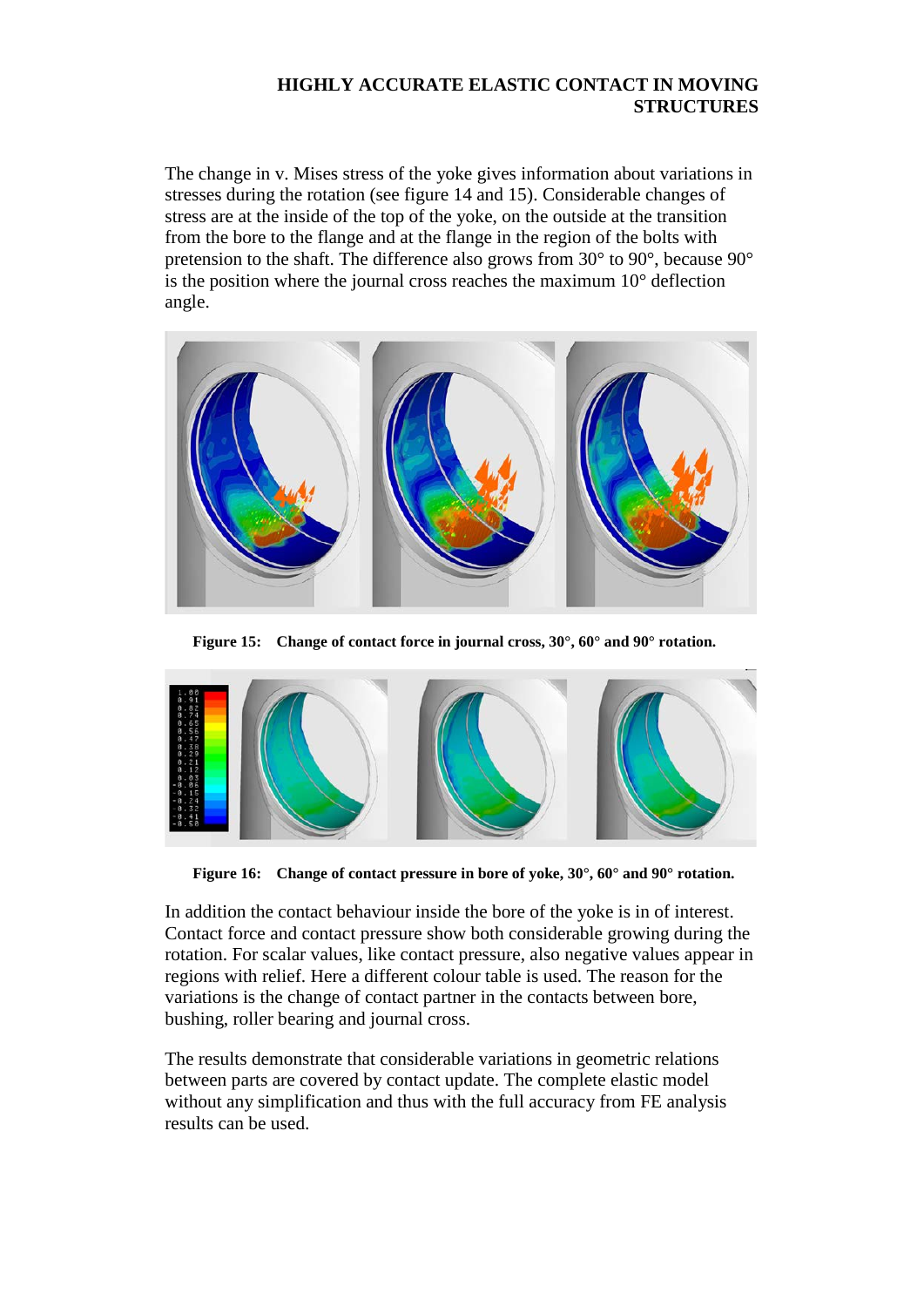#### **5: Conclusion and Outlook**

Moving structures in combination with highly accurate elastic contact improve the quality of results. Maxima and minima can be located for different states. Additional effects that only occur by moving structures with contact update, like changes of stresses and stress amplitude during rotation give additional information. The quality of the behaviour prediction is raised to a new level.

At the same time the modelling effort is reduced in comparison with the analysis of several configurations with several models. Only one single model is required, if contact update is used.

This kind of analysis is a complete new class of analysis, because this is the first time that complete FE models of assemblies from industry with a lot of contact regions and with big relative displacement can be analysed with movements without losses in elastic behaviour. Before only static analysis of this detail level with a lot of contact areas could be analysed in this way.

For the future there are more physical effects that could be analysed in detail. E.g. the effect of the real velocity and the resulting acceleration and deceleration is not taken into account until now. But it is easy to add this by a sinus function as additional torque load.

A detailed investigation of the effect from "beginning rotation failure" is planed also. The reason for this failure is that at the beginning the analysis starts the rotation from a configuration without any rotation before. It is expected that this effect depends on the friction coefficients and will disappear for the universal joints after an angle less than 10 degree of rotation.